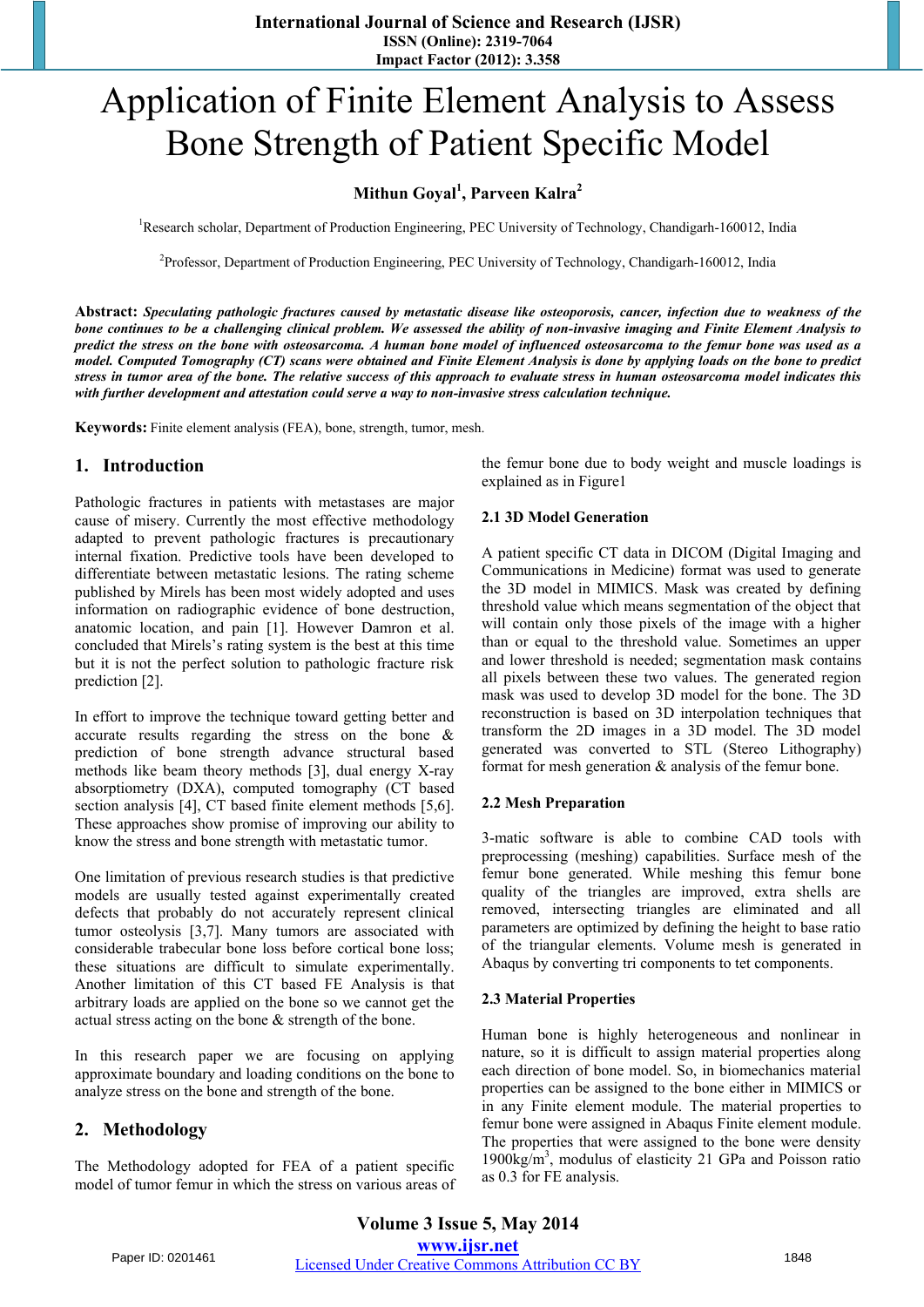

**Figure 1:** CT data in DICOM format



**Figure 2:** 3D Model Generation



**Figure 3:** FEA Analysis

Ability of FEA to handle complex geometries and distributions of material properties, the FE method has been used frequently to estimate the strength and stiffness of whole bones and of trabecular bone, as well as to compute the distributions of stress and strain. Abaqus FEA is used to analyze the stress strain on the bone. Material properties are sectioned on the tumor bone i.e. Elastic modulus 21 GPa, density  $1.9 \text{ gm/cm}^3$ . Analysis is run in Abaqus because boundary conditions.

#### **2.4 Boundary Conditions**

Femur bone is solid and inflexible. The three dimensional Finite Element model of femur with volumetric mesh was imported in Abaqus and boundary conditions are applied to the bone and load of 400 N was applied with femur head and patella surface as a fixed support.

## **3. Results and Discussions**

3D model generated from MIMCS in STL format was analyzed in Abaqus software by applying material properties of the bone, boundary conditions & loads to know that whether the bone would be able to withstand load or not and how much stress is coming on the tumor bone. It is clear from the analysis that the bone failed at the applied load.



**Figure 4:** Analysis of bone

It was found that bone failed from the portion which was affected by tumor and the same portion was highlighted in figure 4.

# **4. Conclusion**

The protocol is standardized for the analysis of strength of the patient specific bone from the CT scan images of the patient. With the help of this model we can achieve a certain level of pre surgical planning and design of bone plates for patient specific diseases. Further the model generated can be 3D printed for teaching aids.

# **5. Acknowledgement**

The author wishes to express their sincerest thanks to the CSIR, Chandigarh staff for their guidance in carrying out my work. I would like to thank Dr. Parveen Kalra for their guidance in my research work.

## **References**

- [1] Arrington SA, Schoonmaker JE, Damron TA,Mann KA, Allen MJ, " Temporal changes in bone mass and mechanical properties in a murine model of tumor osteolysis", Bone. 2006, pp 359–367.
- [2] Damron TA, Morgan H, Prakash D, Grant W, Aronowitz J, Heiner J, " Critical evaluation of Mirels' rating system for impending pathologic fractures", Clin Orthop, RelatRes 2003,415 (Suppl): S201–S207.
- [3] Hong J, Cabe GD, Tedrow JR, Hipp JA, Snyder BD, "Failure of trabecular bone with simulated lytic defects can be predicted noninvasively by structural analysis", J Orthop Res, 2004;22: pp479–486.
- [4] Keyak JH, Rossi SA, Jones KA, Skinner HB, "Prediction of femoral fracture load using automated finite element modeling", J Biomech, 1997;31: pp 125–133.